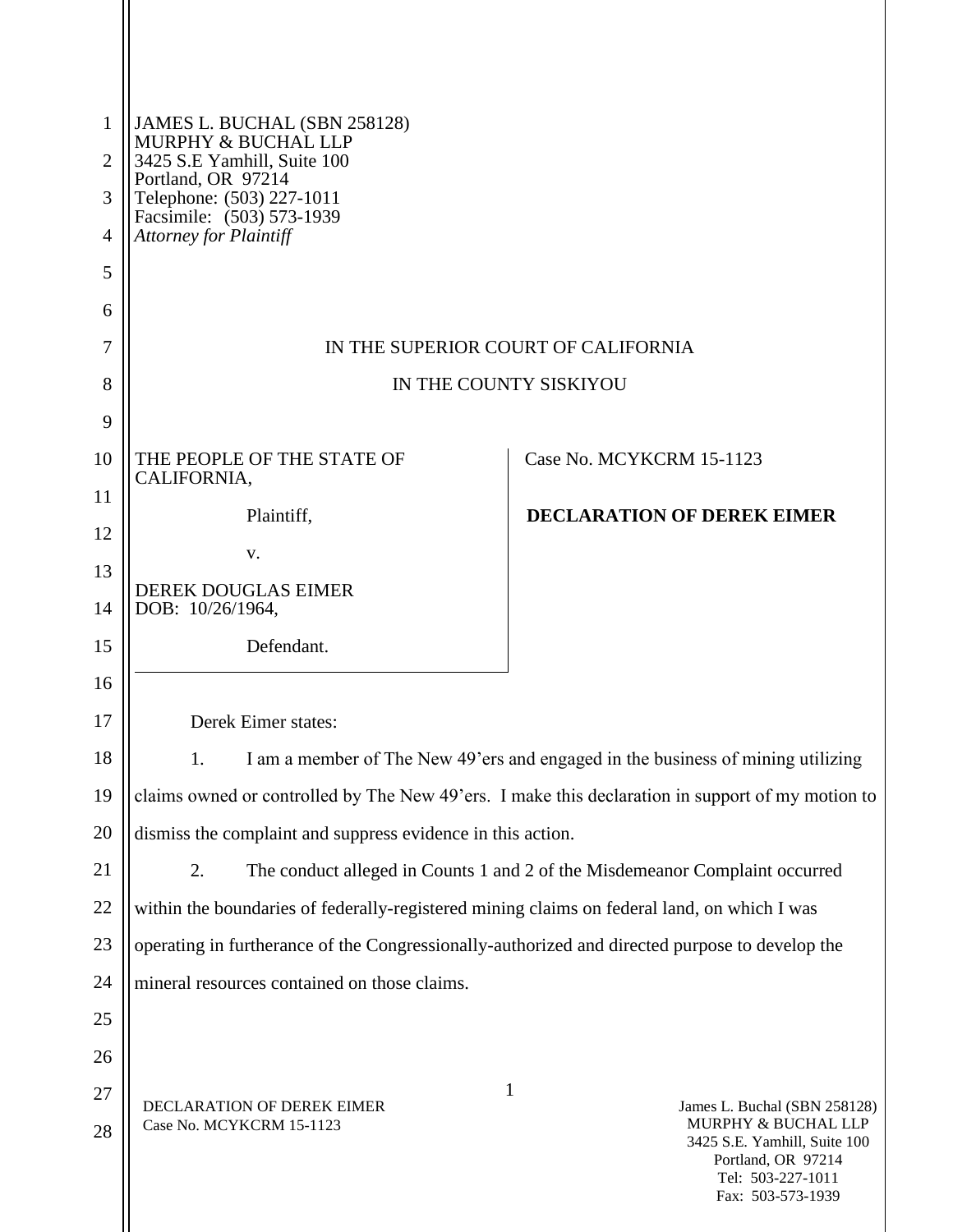1 2 3 4 5 3. Specifically, on or about August 31, 2014, I was operating on the Ukonom Claim (No. K-25AA), under license from The New 49'ers, Inc. This is the conduct the State seeks to deem criminal in Count 2 of the Misdemeanor Complaint. And on or about April 3, 2015, I was operating on the A & D #3 Gold Claim (No. K-23AA), under license from The New 49'ers, Inc. This is the conduct the State seeks to deem criminal in Count 1 of the Complaint.

6 7 8 9 4. With respect to both of these claims, motorized devices classified by the State of California as "suction dredges" are the only feasible means of exploiting the valuable gold deposits contained on these claims. The State's refusal to issue suction dredging permits is effectively a ban on the exploitation of these deposits.

10 11 12 5. By the time of the conduct alleged in Count 2, the courts of California had confirmed what the mining community regarded as common sense: the State of California cannot lawfully ban mining on federal mining claims on federal land.

13 14 15 16 17 6. On or about April 3, 2015, the wardens appeared on the bank of the river and demanded that I cease operations and interact with them. I attempted to explain to the officers that the Department's refusal to issue permits had been held unconstitutional, for reasons described in my legal memorandum filed herewith. They were already aware of the judicial decisions upon which I relied, but insisted that suction dredging remained illegal.

7. I told them that I would prefer that they arrest me immediately so that this matter could be brought before a judge and settled, but they refused, and instead announced that they were going to seize my equipment.

22 23 8. I saw the conduct of the wardens as unconstitutional harassment, and attempted to bring a civil action to resolve the matter, but was not allowed to do so, as described in the Declaration of my attorney.

24

25

26

27

28

18

19

20

21

9. At no time have I ever been shown a warrant for the search or seizure of my

DECLARATION OF DEREK EIMER Case No. MCYKCRM 15-1123

James L. Buchal (SBN 258128) MURPHY & BUCHAL LLP 3425 S.E. Yamhill, Suite 100 Portland, OR 97214 Tel: 503-227-1011 Fax: 503-573-1939

2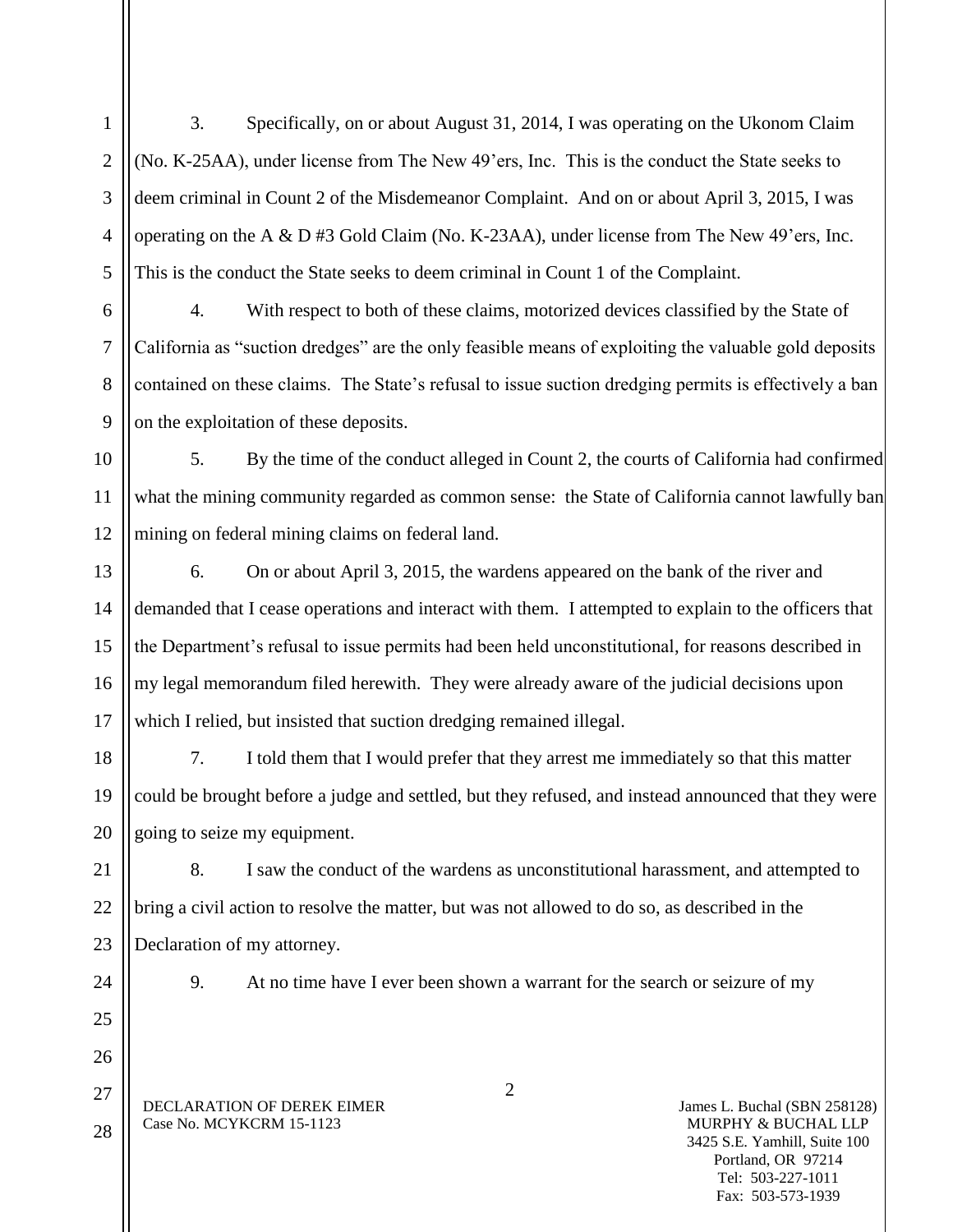| $\mathbf{1}$   | dredging equipment, and upon information and belief, no warrant exists to support the collection of                |
|----------------|--------------------------------------------------------------------------------------------------------------------|
| $\overline{2}$ | any of the evidence against me.                                                                                    |
| 3              | I certify under penalty of perjury under the laws of California that the foregoing is true and                     |
| $\overline{4}$ | correct.                                                                                                           |
| 5              | Executed at Happy Camp, California this _____ day of October, 2015.                                                |
| 6              |                                                                                                                    |
| 7              | Derek Eimer                                                                                                        |
| 8              |                                                                                                                    |
| 9              |                                                                                                                    |
| 10             |                                                                                                                    |
| $11\,$         |                                                                                                                    |
| 12             |                                                                                                                    |
| 13             |                                                                                                                    |
| 14             |                                                                                                                    |
| 15             |                                                                                                                    |
| 16             |                                                                                                                    |
| 17             |                                                                                                                    |
| 18             |                                                                                                                    |
| 19             |                                                                                                                    |
| 20             |                                                                                                                    |
| 21             |                                                                                                                    |
| 22             |                                                                                                                    |
| 23             |                                                                                                                    |
| 24             |                                                                                                                    |
| 25             |                                                                                                                    |
| 26             |                                                                                                                    |
| 27             | 3<br>DECLARATION OF DEREK EIMER<br>James L. Buchal (SBN 258128)<br>Case No. MCYKCRM 15-1123<br>MURPHY & BUCHAL LLP |
| 28             | 3425 S.E. Yamhill, Suite 100<br>Portland, OR 97214<br>Tel: 503-227-1011                                            |

 $\mathbf{\mathcal{L}}$ 

 $\mathsf{I}$ 

Fax: 503-573-1939